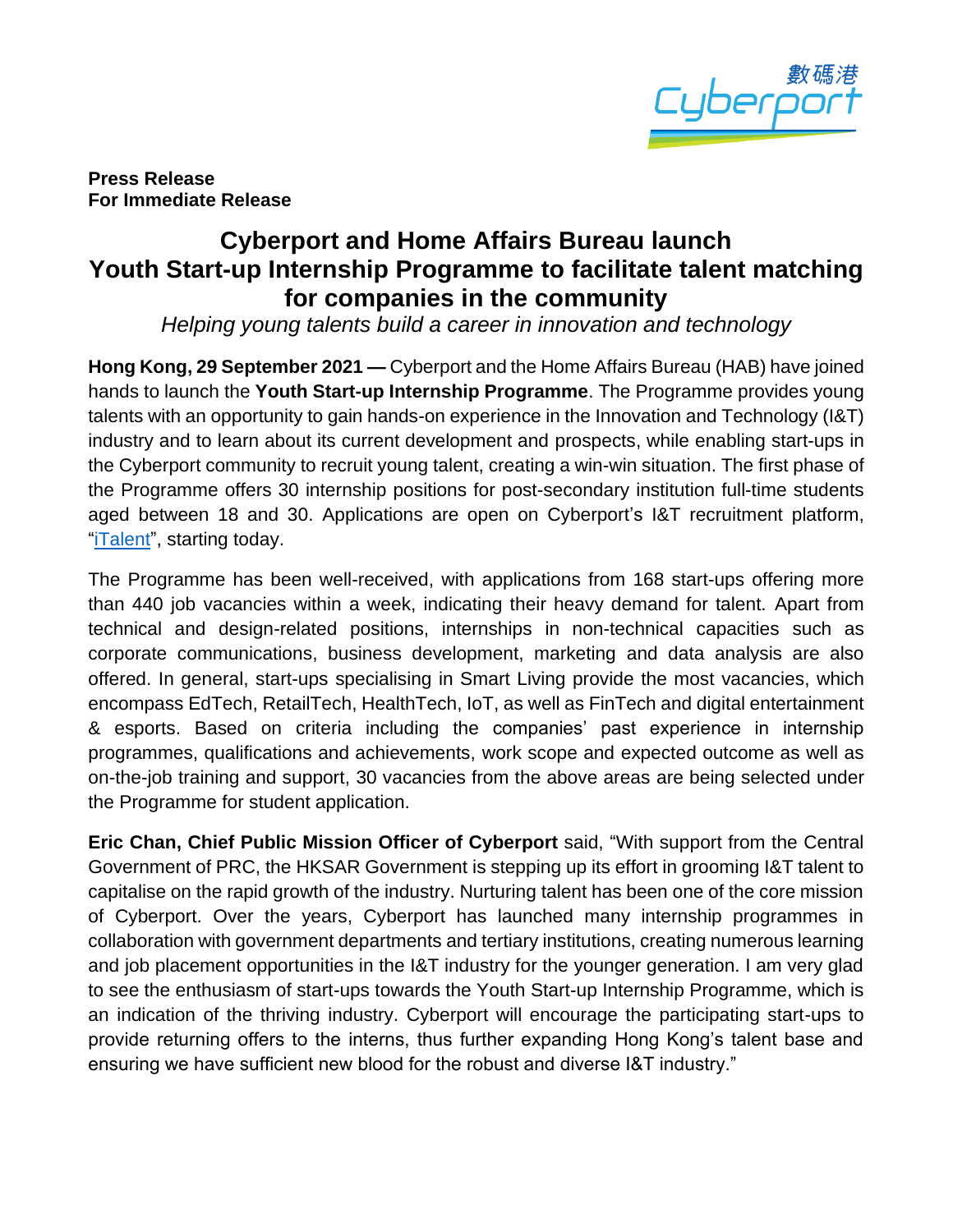

Employers under the Programme may engage interns in full-time, part-time or mixed mode, where the Government will provide a subsidy of up to HK\$10,500 each month for each intern. Interns should complete at least 100 hours of work during the three-month internship period. During the internship, students will be invited to participate in training activities organised by Cyberport Academy, such as business sharing sessions, business visits, workshops and so on.

"iTalent" is Cyberport's integrated I&T talent recruitment platform, which aims to enables the community's companies to match suitable talent with job vacancies in a cost-effective way. With support from government departments, technology giants and tertiary institutions in Hong Kong, the platform caters to jobseekers' needs and makes it easier to find their dream jobs, while streamlining the recruitment process and improving its effectiveness. Cyberport Academy's "Cyberport Digital Tech Internship Programme" and "Cyberport Scale Up Placement Programme" also continue to provide internship and employment platforms for young people this year, encouraging university students to gain hands-on experience in start-ups.

###

For high resolution photos, please download via this [link.](https://drive.google.com/drive/folders/1O3XZuUKMBmKAE7opdhaBVxVeuz0E2_8s?usp=sharing)



**Eric Chan, Chief Public Mission Officer of Cyberport** says Cyberport has joined hands with the Home Affairs Bureau to launch the Youth Start-up Internship Programme to help